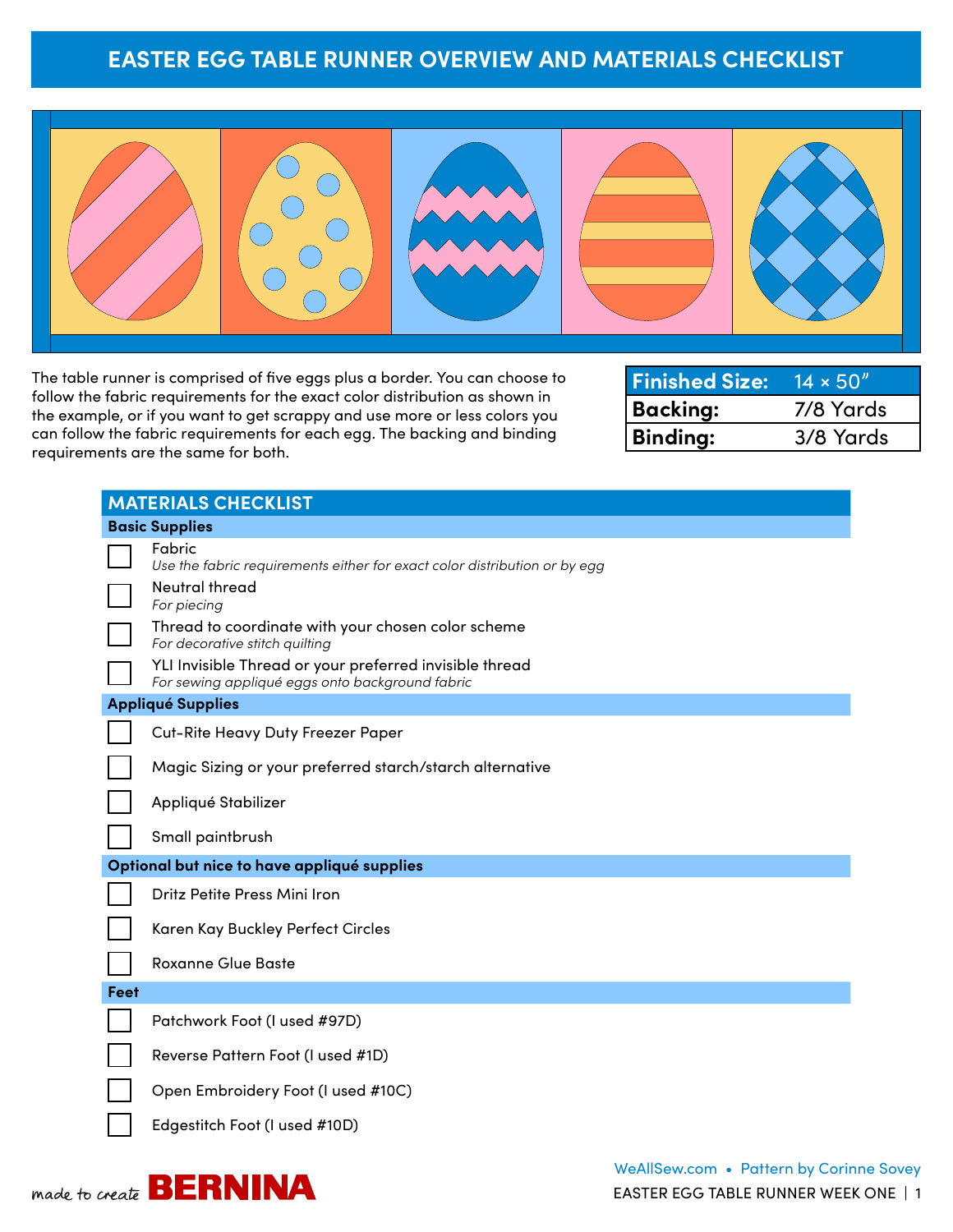# **FABRIC REQUIREMENTS BY COLOR DISTRIBUTION**

The table runner is comprised of five eggs plus a border. You can choose to follow the fabric requirements for the exact color distribution as shown in the example, or if you want to get scrappy and use more or less colors you can follow the fabric requirements for each egg. The backing and binding requirements are the same for both.



| C <sub>1</sub>                                                        | C <sub>2</sub>   |                      |                                       | C3                          |                          |                        |           | C <sub>4</sub>              |                          |                         |  |               | C <sub>5</sub>      |                                       |                                       |                                                    |  |
|-----------------------------------------------------------------------|------------------|----------------------|---------------------------------------|-----------------------------|--------------------------|------------------------|-----------|-----------------------------|--------------------------|-------------------------|--|---------------|---------------------|---------------------------------------|---------------------------------------|----------------------------------------------------|--|
| 3/8 Yards<br>(Or 1 Fat Quarter for eggs<br>plus 1/4 Yard for borders) | 3/8 Yards        |                      |                                       | 1 Fat Quarter               |                          |                        |           | 1 Fat Quarter               |                          |                         |  | 1 Fat Quarter |                     |                                       |                                       |                                                    |  |
| <b>Finished Size:</b>                                                 | $14 \times 50''$ |                      |                                       |                             |                          |                        |           |                             |                          |                         |  |               |                     |                                       |                                       | H:                                                 |  |
| <b>Backing:</b>                                                       | 7/8 Yards        |                      | $M: 2\frac{1}{2} \times 7\frac{1}{2}$ |                             |                          |                        |           |                             |                          |                         |  |               |                     | $M: 2\frac{1}{2} \times 7\frac{1}{2}$ | $M: 2\frac{1}{2} \times 7\frac{1}{2}$ | $2\frac{5}{8}$<br>H <sub>2</sub><br>$2\frac{5}{8}$ |  |
| <b>Binding:</b>                                                       | 3/8 Yards        | F: 11 × 314          |                                       | <b>BORDER: 141/2 x 13/4</b> |                          |                        |           | <b>BORDER: 141/2 x 13/4</b> |                          |                         |  | F: 11 × 314   | F: 11 × 314         |                                       |                                       | $G: 11 \times 1\%$<br>H:<br>$2\frac{5}{8}$         |  |
|                                                                       |                  |                      |                                       |                             |                          |                        |           |                             |                          |                         |  |               |                     |                                       | $N: 2\frac{1}{2} \times 5$            | H:<br>$2\frac{5}{8}$                               |  |
|                                                                       |                  |                      | $M: 2\frac{1}{2} \times 7\frac{1}{2}$ |                             |                          |                        |           |                             |                          |                         |  |               |                     | $M: 2\frac{1}{2} \times 7\frac{1}{2}$ |                                       | H:<br>$2^{5/8}$                                    |  |
|                                                                       |                  |                      |                                       |                             |                          |                        |           |                             |                          |                         |  |               |                     |                                       | $N: 2\frac{1}{2} \times 5$            | H:<br>$2\frac{5}{8}$                               |  |
|                                                                       |                  | F: 11 × 3%           |                                       |                             |                          |                        |           |                             |                          |                         |  |               |                     |                                       |                                       | $\frac{H}{2^{5}/8}$                                |  |
|                                                                       |                  |                      | $M: 2\frac{1}{2} \times 7\frac{1}{2}$ | <b>BORDER: 141/2 × 13/4</b> | <b>BORDER: 42 x 13/4</b> | <b>BORDER: 42 × 1%</b> | <b>OR</b> | <b>BORDER: 141/2 × 13/4</b> | <b>BORDER: 42 × 13/4</b> | <b>BORDER: 42 × 13/</b> |  |               |                     |                                       |                                       |                                                    |  |
|                                                                       |                  | H:                   |                                       |                             |                          |                        |           |                             |                          |                         |  |               |                     | <b>C1 CUTTING:</b>                    |                                       |                                                    |  |
|                                                                       |                  | $2\frac{5}{8}$<br>H: | $N: 2\frac{1}{2} \times 5$            |                             |                          |                        |           |                             |                          |                         |  |               |                     |                                       |                                       | 1 Fat Quarter &                                    |  |
|                                                                       |                  | $2\frac{5}{8}$<br>H: | ю                                     |                             |                          |                        |           |                             |                          |                         |  |               | 1/4 Yard for border |                                       |                                       |                                                    |  |
|                                                                       |                  | $2\frac{5}{8}$<br>H: | $N: 2\frac{1}{2} \times$              |                             |                          |                        |           |                             |                          |                         |  |               |                     |                                       |                                       |                                                    |  |
|                                                                       |                  | $2\frac{5}{8}$<br>H: |                                       | BORDER: 61/2 x 13/4         |                          |                        |           | BORDER: 61/2 x 13/4         |                          |                         |  |               |                     |                                       |                                       |                                                    |  |
|                                                                       |                  | $2\frac{5}{8}$<br>H: |                                       |                             |                          |                        |           |                             |                          |                         |  |               |                     |                                       |                                       |                                                    |  |
|                                                                       |                  | $2\frac{5}{8}$<br>H: |                                       | BORDER: 61/2 x 13/2         |                          |                        |           | BORDER: 61/2 x 13/4         |                          |                         |  |               |                     |                                       |                                       |                                                    |  |
|                                                                       |                  | $2\frac{5}{8}$       |                                       |                             |                          |                        |           |                             |                          |                         |  |               |                     |                                       |                                       |                                                    |  |
|                                                                       |                  |                      | <b>C1 CUTTING:</b><br>3/8 Yards       |                             |                          |                        |           |                             |                          |                         |  |               |                     |                                       |                                       |                                                    |  |

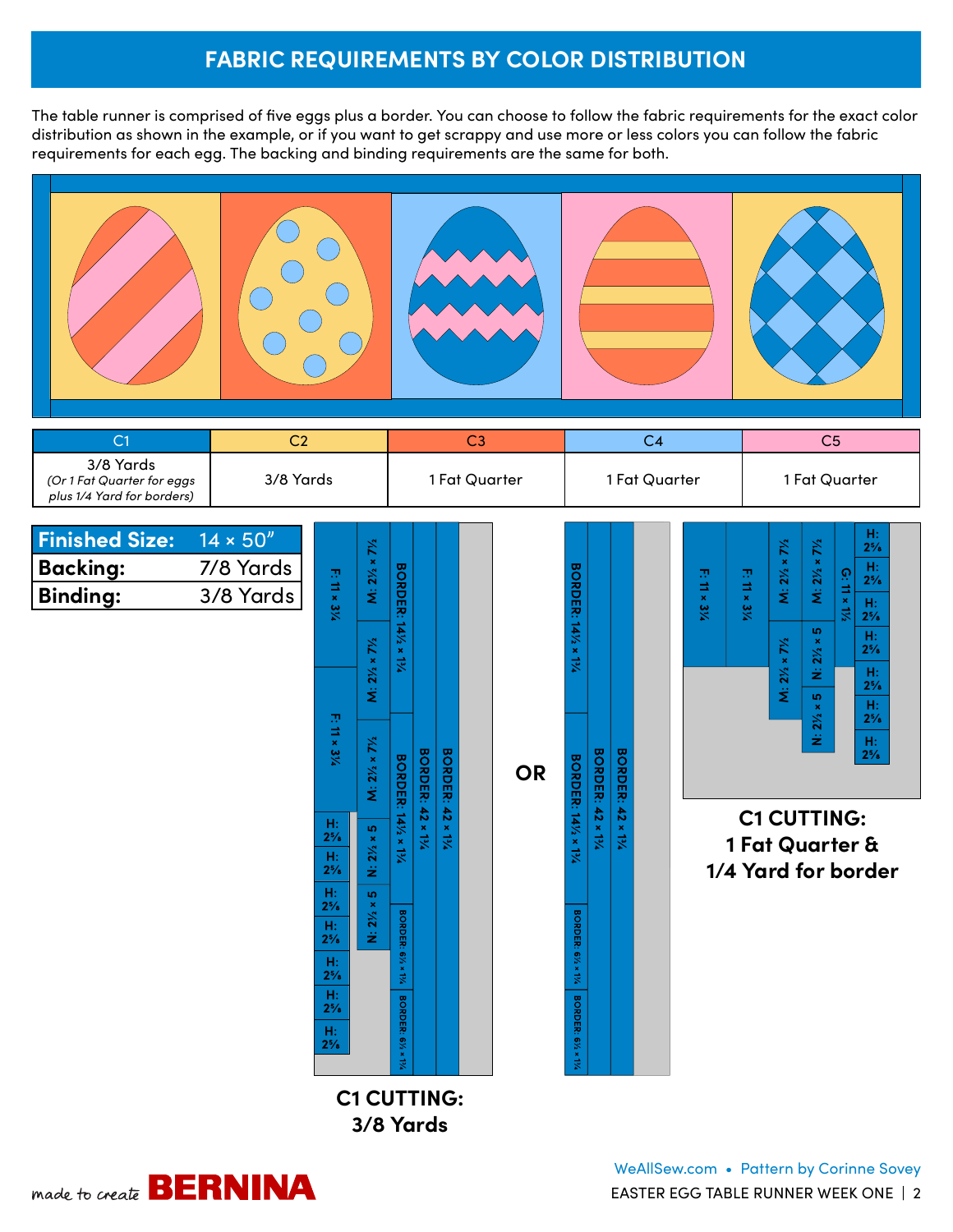# **FABRIC REQUIREMENTS BY COLOR DISTRIBUTION**



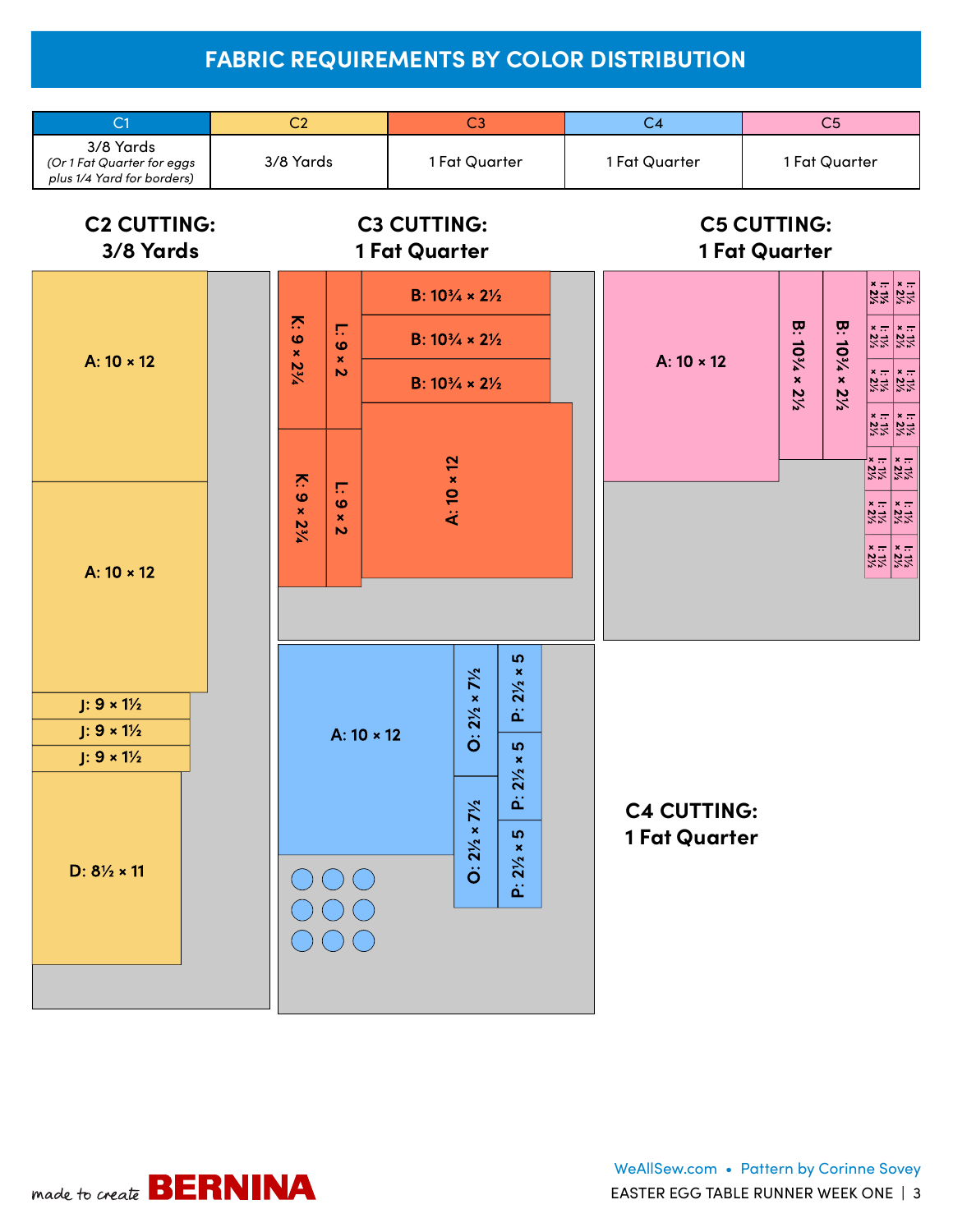# **FABRIC REQUIREMENTS BY EGG WITH CUTTING INFORMATION**

If you want to add more variation to your eggs use the cutting charts below to choose your fabric. The number of pieces you need to cut are listed in parentheses and the dimensions for each unit follow.



| Unit | (Quantity) Width × Height                  |
|------|--------------------------------------------|
|      | $(1)$ 10 $\times$ 12"                      |
| в    | $(3)$ 10 $\frac{3}{4} \times 2\frac{1}{2}$ |
|      | $(2)$ 10 $\frac{3}{4} \times 2\frac{1}{2}$ |
|      |                                            |



| Unit | (Quantity) Width × Height         |
|------|-----------------------------------|
|      | $(1)$ 10 $\times$ 12"             |
| ш    | $(1)$ 8 $\frac{1}{2} \times 11''$ |
| F    | (9) Template E                    |



| Unit | (Quantity) Width × Height                                                               |  |  |  |
|------|-----------------------------------------------------------------------------------------|--|--|--|
| А    | $(1)$ 10 $\times$ 12"                                                                   |  |  |  |
| Ë    | $(2)$ 11 × 3 $\frac{1}{4}$                                                              |  |  |  |
| Ġ    | $(1)$ 11 × 1 $\frac{1}{2}$ "                                                            |  |  |  |
| Н    | $(7)$ 2 <sup>5</sup> / <sub>8</sub> $\times$ 2 <sup>5</sup> / <sub>8</sub> <sup>"</sup> |  |  |  |
|      | $(14) 1\frac{1}{2} \times 2\frac{1}{2}$                                                 |  |  |  |



| <b>Unit</b> | (Quantity) Width × Height   |  |  |  |  |  |  |
|-------------|-----------------------------|--|--|--|--|--|--|
|             | $(1)$ 10 $\times$ 12"       |  |  |  |  |  |  |
|             | $(3)$ 9 × 11/2"             |  |  |  |  |  |  |
|             | $(2)$ 9 × 2 $\frac{3}{4}$ " |  |  |  |  |  |  |
|             | $(2) 9 \times 2''$          |  |  |  |  |  |  |



| Unit                                                                                                                                       | (Quantity) Width × Height                 |  |  |  |  |  |
|--------------------------------------------------------------------------------------------------------------------------------------------|-------------------------------------------|--|--|--|--|--|
| A                                                                                                                                          | $(1)$ 10 $\times$ 12"                     |  |  |  |  |  |
| M                                                                                                                                          | $(3)$ 2 $\frac{1}{2} \times 7\frac{1}{2}$ |  |  |  |  |  |
| Ñ                                                                                                                                          | $(2)$ 2 $\frac{1}{2} \times 5$ "          |  |  |  |  |  |
| Ō                                                                                                                                          | $(2)$ 2 $\frac{1}{2} \times 7\frac{1}{2}$ |  |  |  |  |  |
| Þ                                                                                                                                          | $(3)$ 2 $\frac{1}{2} \times 5$ "          |  |  |  |  |  |
| *The fabric panel is strip-pieced.<br>If you want to have more varia-<br>tion in your patchwork you can<br>cut (25) various 21/2" squares. |                                           |  |  |  |  |  |

| <b>BORDER: 141/2 × 13/4</b>       |                        |                        |
|-----------------------------------|------------------------|------------------------|
| <b>BORDER: 141/2 × 13/4</b>       | <b>BORDER: 42 × 1%</b> | <b>BORDER: 42 × 1%</b> |
|                                   |                        |                        |
| BORDER: 6% × 1%   BORDER: 6% × 1% |                        |                        |

| <b>Finished Size:</b> | $14 \times 50''$ |
|-----------------------|------------------|
| <b>Border:</b>        | 1/4 Yards        |
| <b>Backing:</b>       | 7/8 Yards        |
| <b>Binding:</b>       | 3/8 Yards        |